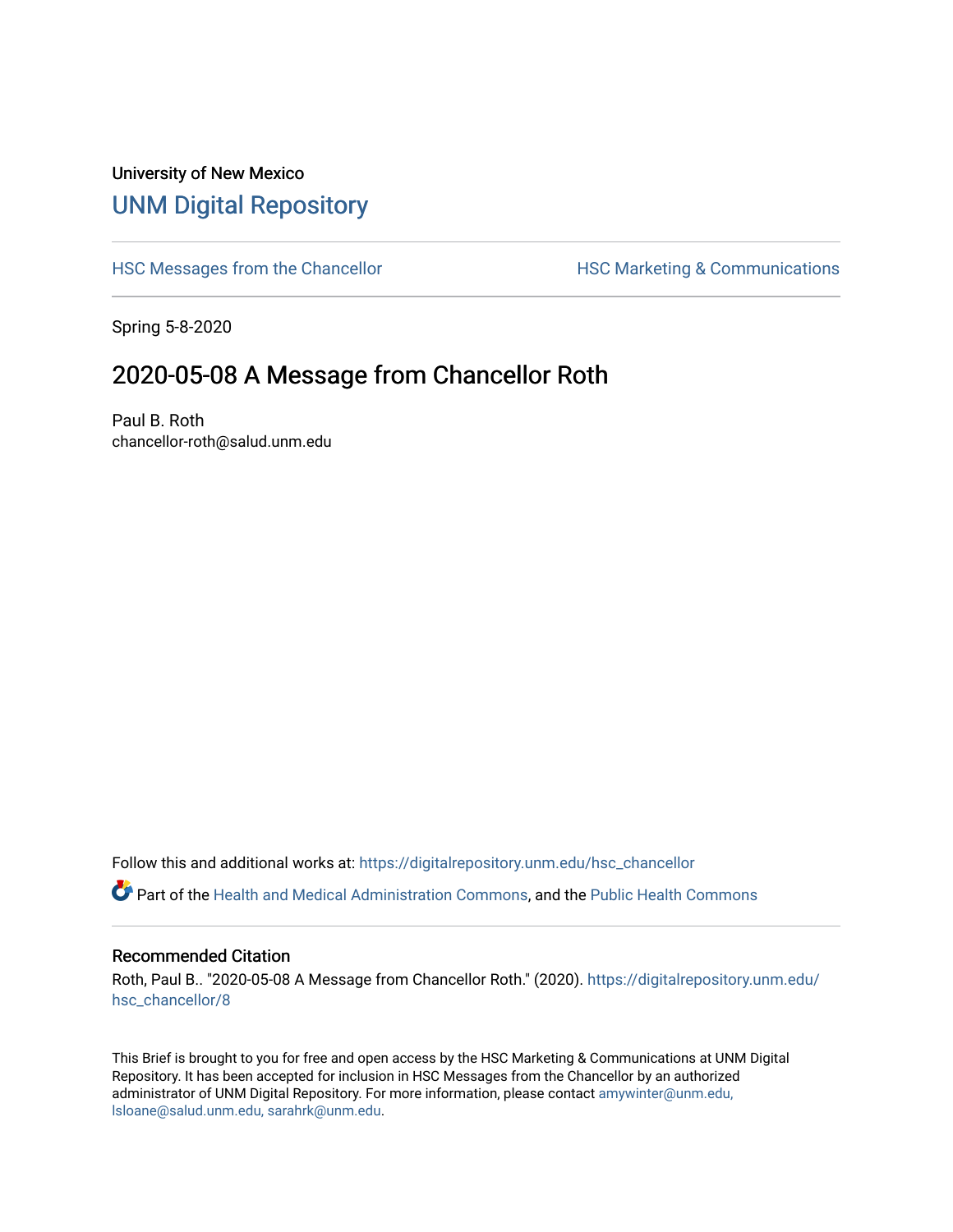

[View this email in your browser](https://mailchi.mp/d9398c6f3231/message-from-the-chancellor-coronavirus-4410188?e=b4bbfca2c0)

## **A Message from Chancellor Roth**

Dear Colleagues:

We have all had a lot to contend with over the past couple of months as the COVID-19 pandemic has put tremendous strain on the health care system, closed our campus and disrupted critical research.

These developments have been accompanied by considerable uncertainty about how and when our daily routines will start to regain some semblance of normality. It's little wonder that many of us are feeling more anxiety than usual.

To deal with this, the UNM Psychiatry and Psychology Faculty Clinic is expanding its services to provide counseling support for any Health Sciences employee who might be experiencing distress.

The clinic offers supportive counseling and medication-based treatment when needed. The sessions, conducted via Zoom, are confidential and free, and no record of a session is entered into the electronic medical record.

Counseling is being provided by the clinic's regular staff, as well as faculty and resident volunteers from the department. This service will be provided for the duration of the COVID crisis, and for a limited time afterward.

Some of those providers and Health Sciences employees who request ongoing treatment will be seen by regular clinic staff, and some will be offered other alternatives. To schedule an